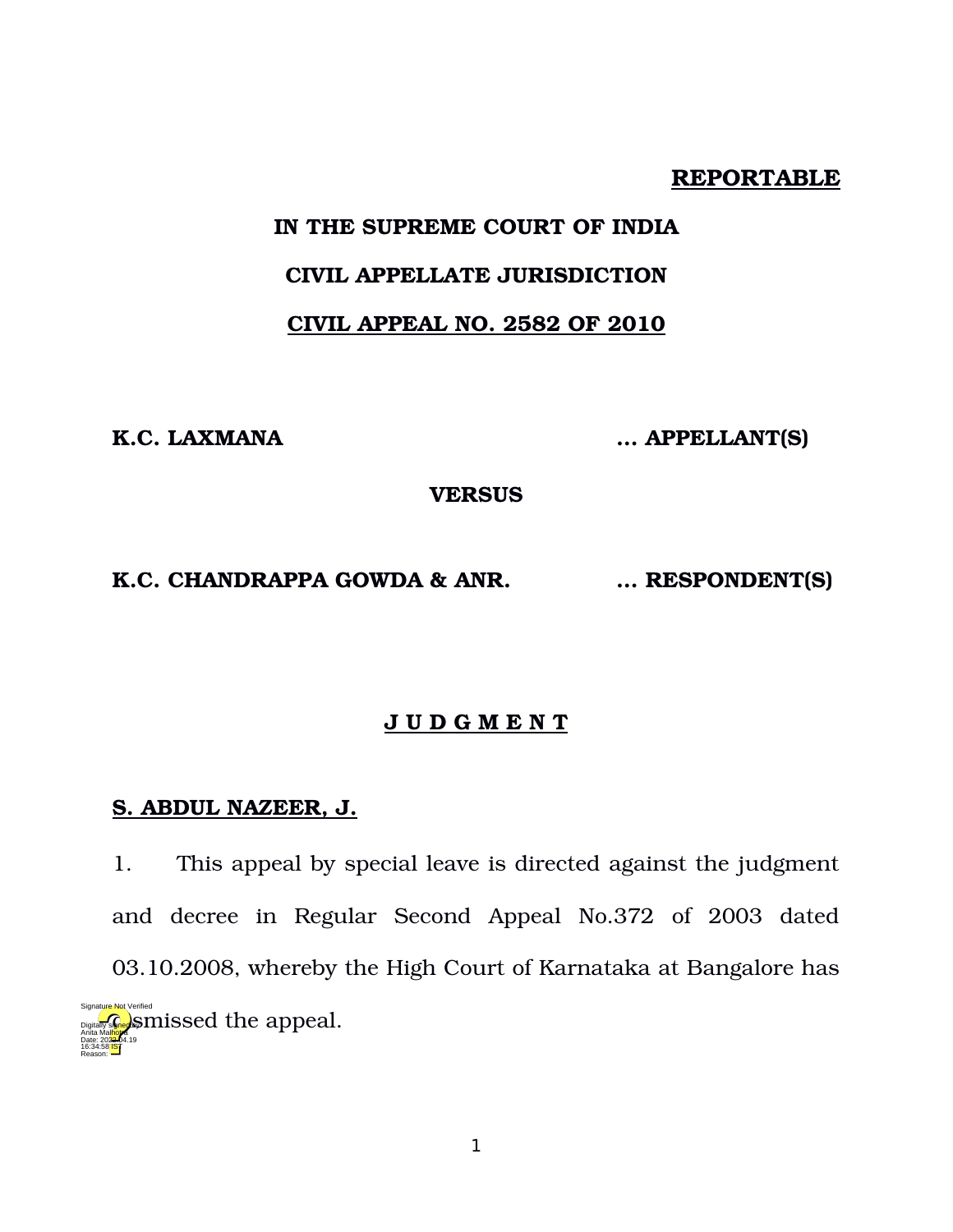2. K.C. Chandrappa Gowda filed a suit against his father-K.S. Chinne Gowda and one K.C. Laxmana for partition and separate possession of his one-third share in the suit-schedule property and for a declaration that the gift/settlement deed dated 22.03.1980  $(EX. P-1)$  executed by the first defendant-K.S. Chinne Gowda in favour of the second defendant-K.C. Laxmana as null and void. According to the plaintiff, the schedule property belongs to the joint family consisting of himself, the first defendant and one K.C. Subraya Gowda. It was further contended that the first defendant had no right to transfer the schedule property in favour of the second defendant as he is not a coparcener or a member of their family. Consequently, it was contended that the alienation made without the plaintiff's consent is null and void and thus not binding on him.

3. The first defendant opposed the suit by filing his written statement. It was admitted that the suit schedule property is a joint family property. It was contended that the second defendant was brought up by the first defendant and out of love and affection he settled the suit property under Ex.P-1 in favour of the second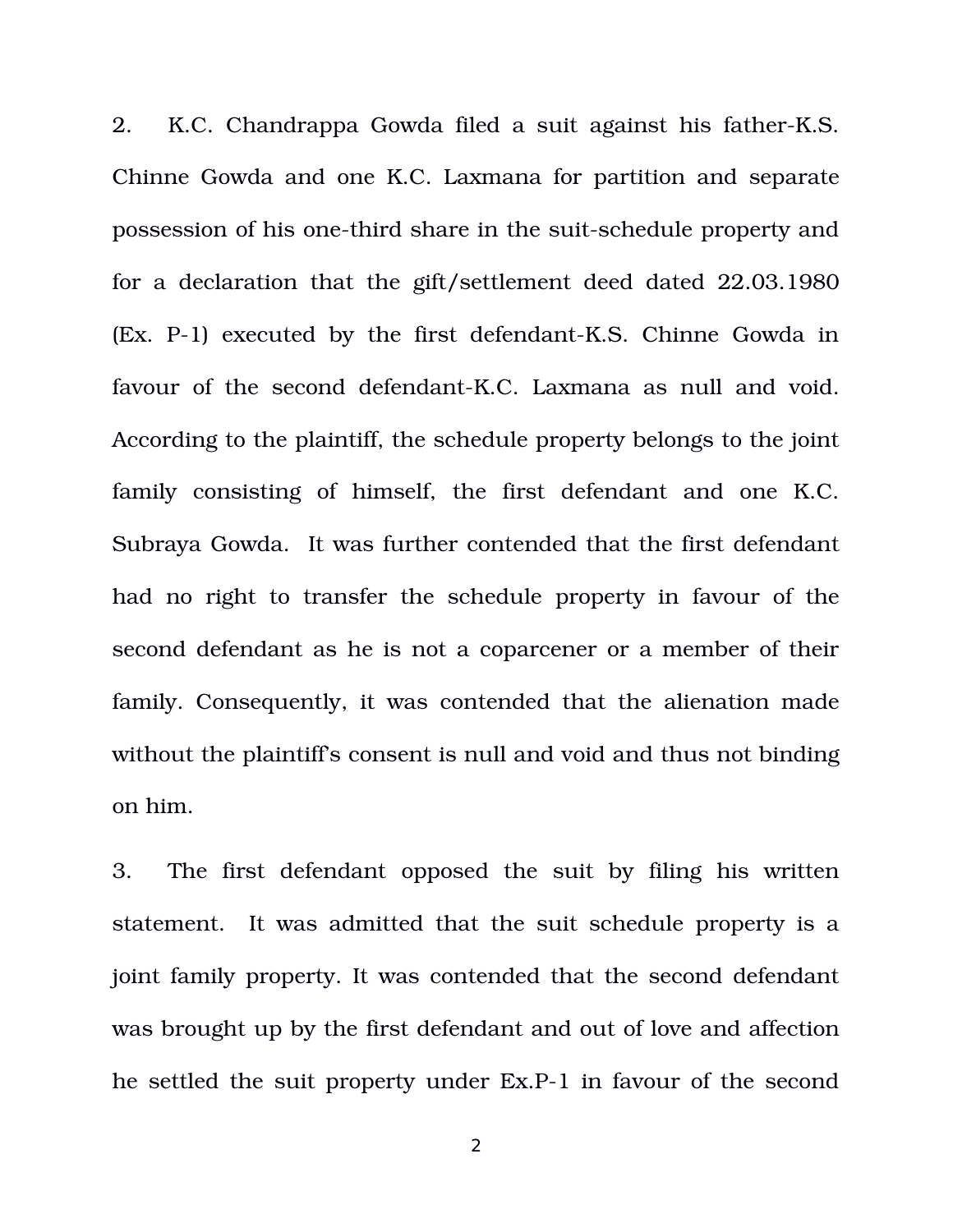defendant. It was further contended that the joint family property was already partitioned between himself, the plaintiff and the other son-Subbraya Gowda on 23.03.1990. The plaintiff, having taken his share without any demur is not entitled to maintain the suit. It was also contended that the suit was barred by limitation. The second defendant had adopted the written statement filed by the first defendant.

4. The parties led evidence in support of their respective contentions and have produced the documents thereof. The Trial Court, on appreciation of the materials on record, dismissed the suit. Feeling aggrieved, the plaintiff filed a first appeal. The Appellate Court, after reconsideration of the entire materials on record and re-assessment of evidence, set aside the judgment of the Trial Court. It was held that the Settlement Deed at Exhibit P-1 is a void document. The plaintiff was granted one-third share in the suit property. This judgment of the Appellate Court was challenged by K.C. Laxmana, the second defendant in the High Court. The High Court, after hearing the learned counsel for the parties and on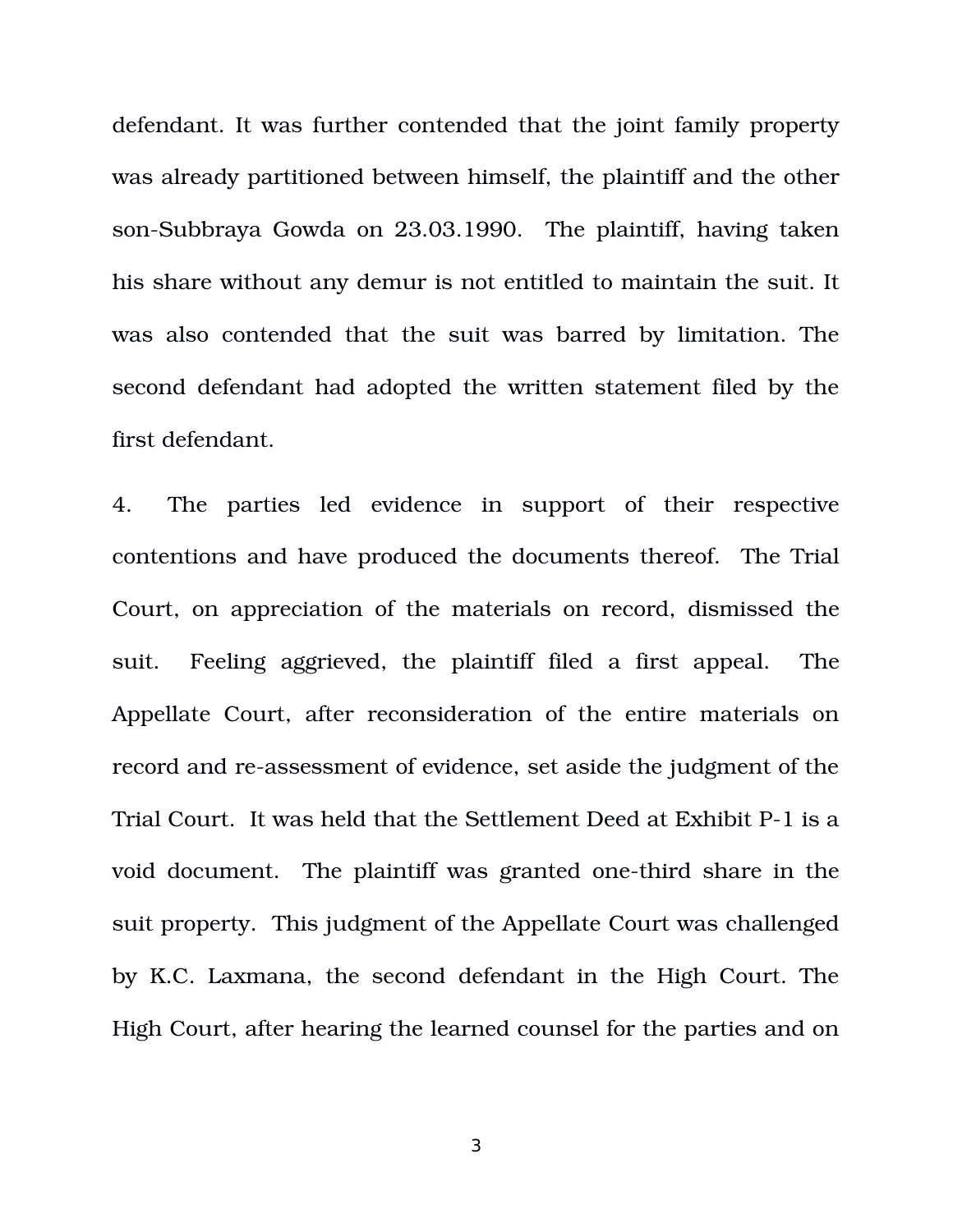consideration of the materials on record, dismissed the appeal by the impugned order.

5. Mr. Anand Sanjay M. Nuli, learned counsel appearing for the appellant/second defendant, first contended that the High Court was not justified in holding that the suit was not barred by limitation. According to him, Article 58 of the Limitation Act, 1963 is applicable to the facts of the present case. Secondly, it was argued that the transfer of property by way of settlement was for pious purpose which is permissible in law. Therefore, he submitted that the High Court was not justified in upholding the judgment of the Appellate Court.

6. On the other hand, Mr. Arvind Varma, learned senior counsel appearing for the respondent/plaintiff, while supporting the judgment of the High Court, has submitted that the alienation by way of gift of joint family property made by the first defendant in favour of the second defendant was void. The period of limitation for challenging such an alienation is twelve years from the date the alienee takes possession of the property under Article 109 of the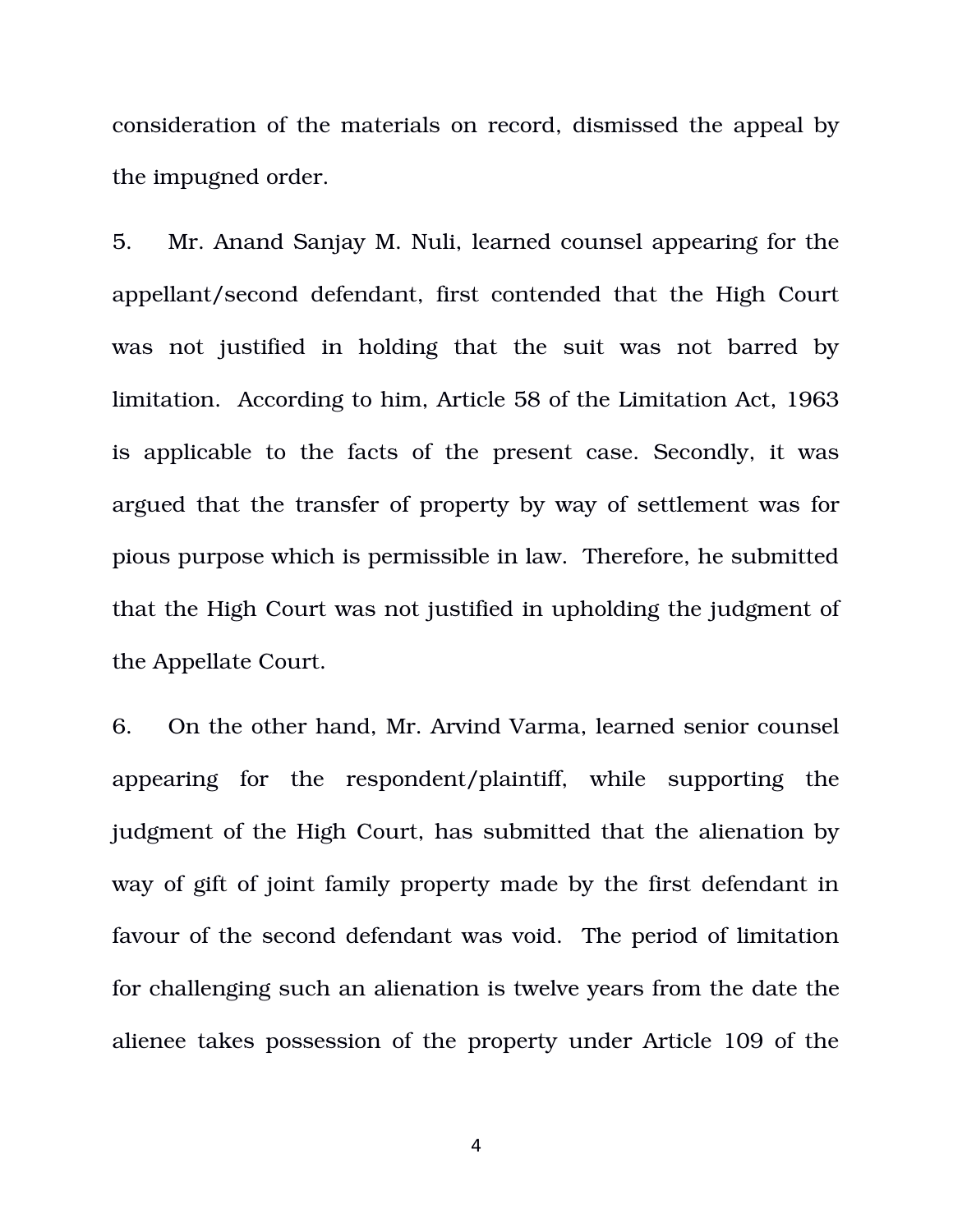Second Schedule to the Limitation Act. Therefore, he submitted that the suit was not barred by time.

7. Having regard to the contentions urged, the first question for consideration is whether the suit filed by the plaintiff was barred by limitation.

There is no dispute that the parties to the suit are Hindus and are governed by Mitkashara Law. The plaintiff has challenged the alienation made by his father-the first defendant, under  $Ex.P-1$ which is a joint family property, in favour of the second defendant.

8. Article 58 of the Second Schedule to the Limitation Act provides for the period of limitation to file a suit to obtain any other declaration. The period of limitation under this article is three years from the date when the right to sue first accrues. It is a residuary article governing all those suits for declaration which are not specifically governed by any other articles in the Limitation Act. Article 109 is the special Article to apply where the alienation of the father is challenged by the son and the property is ancestral and the parties are governed by Mitakshara law. Generally, where a statute contains both general provision as well as specific provision,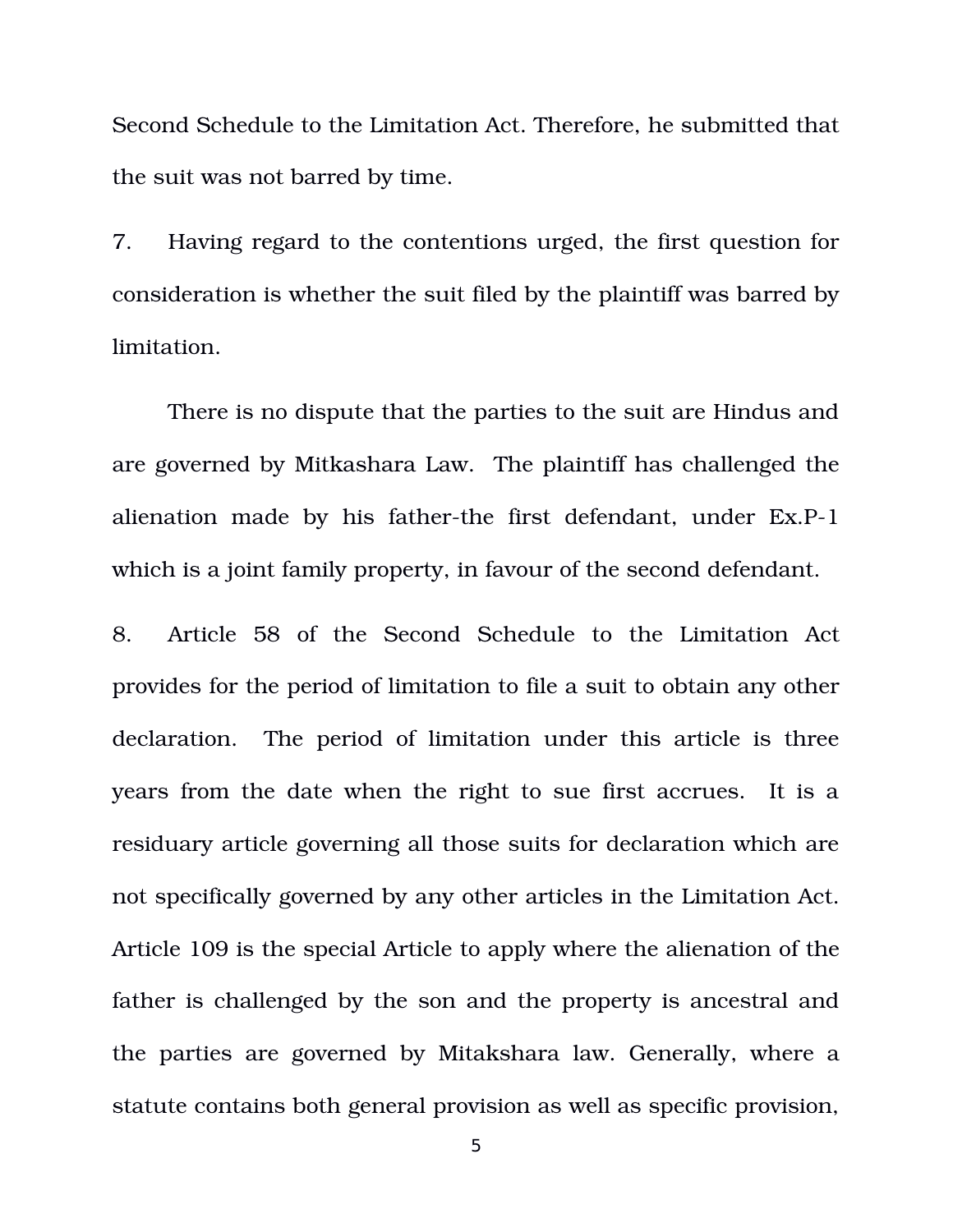the later must prevail. Therefore, Article 58 has no application to the instant case. Article 109 is as under:

| Description of suit         | Period of limitation | Time from which      |
|-----------------------------|----------------------|----------------------|
|                             |                      | period begins to run |
| 109.By a Hindu Twelve years |                      | When the alienee     |
| governed<br>by              |                      | takes possession of  |
| Mitakshara law to           |                      | the property.        |
| set aside his               |                      |                      |
| father's alienation         |                      |                      |
| of ancestral                |                      |                      |
| property.                   |                      |                      |
|                             |                      |                      |

9. The word 'alienation' in this article includes 'gift'. In order to attract Article 109, the following conditions have to be fulfilled, namely, (1) the parties must be Hindus governed by Mitakshara; (2) the suit is for setting aside the alienation by the father at the instance of the son; (3) the property relates to ancestral property; and (4) the alienee has taken over possession of the property alienated by the father. This article provides that the period of limitation is twelve years from the date the alienee takes possession of the property.

10. In the instant case, Ex.P-1 was executed by the father of the plaintiff in favour of the second defendant on 02.03.1980 and the second defendant has taken possession of the property on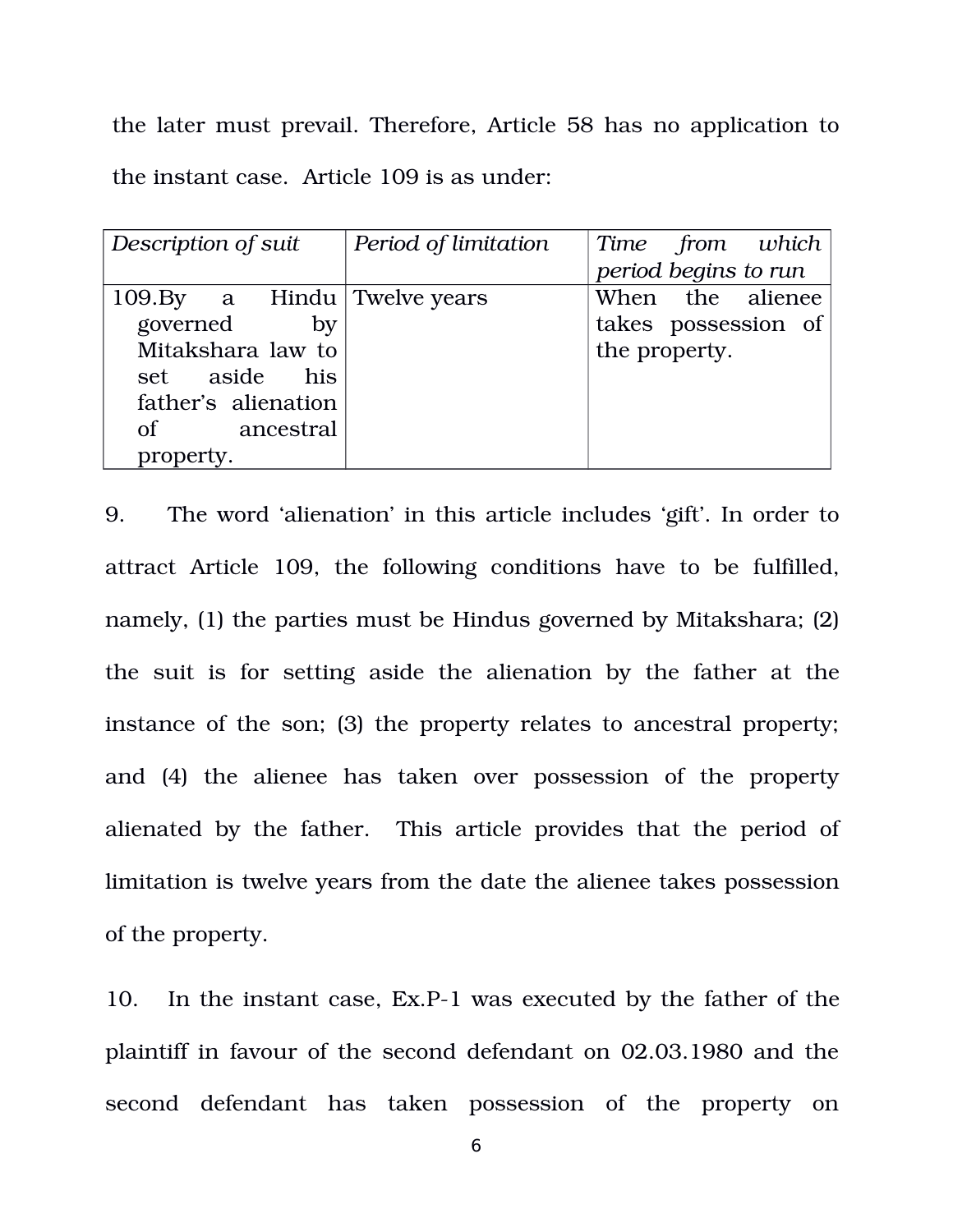$22.03.1980$  when Ex.P-1 was registered. Counting the period of twelve years from 22.03.1980, the limitation for filing of the suit in the present case would have expired on 21.03.1992. The suit was filed on 11.10.1991. Therefore, the suit was not barred by time.

11. The second question for consideration is whether the transfer of property made by the first defendant in favour of the second defendant under Ex.P-1 was for a pious purpose.

As noticed above, the second defendant has adopted the written statement filed by the first defendant before the trial court wherein it was admitted that the schedule property was a joint family property belonging to the HUF consisting of the plaintiff, his father the second defendant and his brother one K.C. Subbaraya Gowda, all three of whom were coparceners in the HUF. The second defendant is not a coparcener or a member of this family. It was also admitted that the schedule property was gifted to him by the settlement/gift deed dated  $22.03.1980$   $(EX.P-1)$  by the first defendant who was the Karta of the HUF. The plaintiff was not a signatory to the said document. In fact, the plaintiff has categorically averred in the plaint that he did not consent to the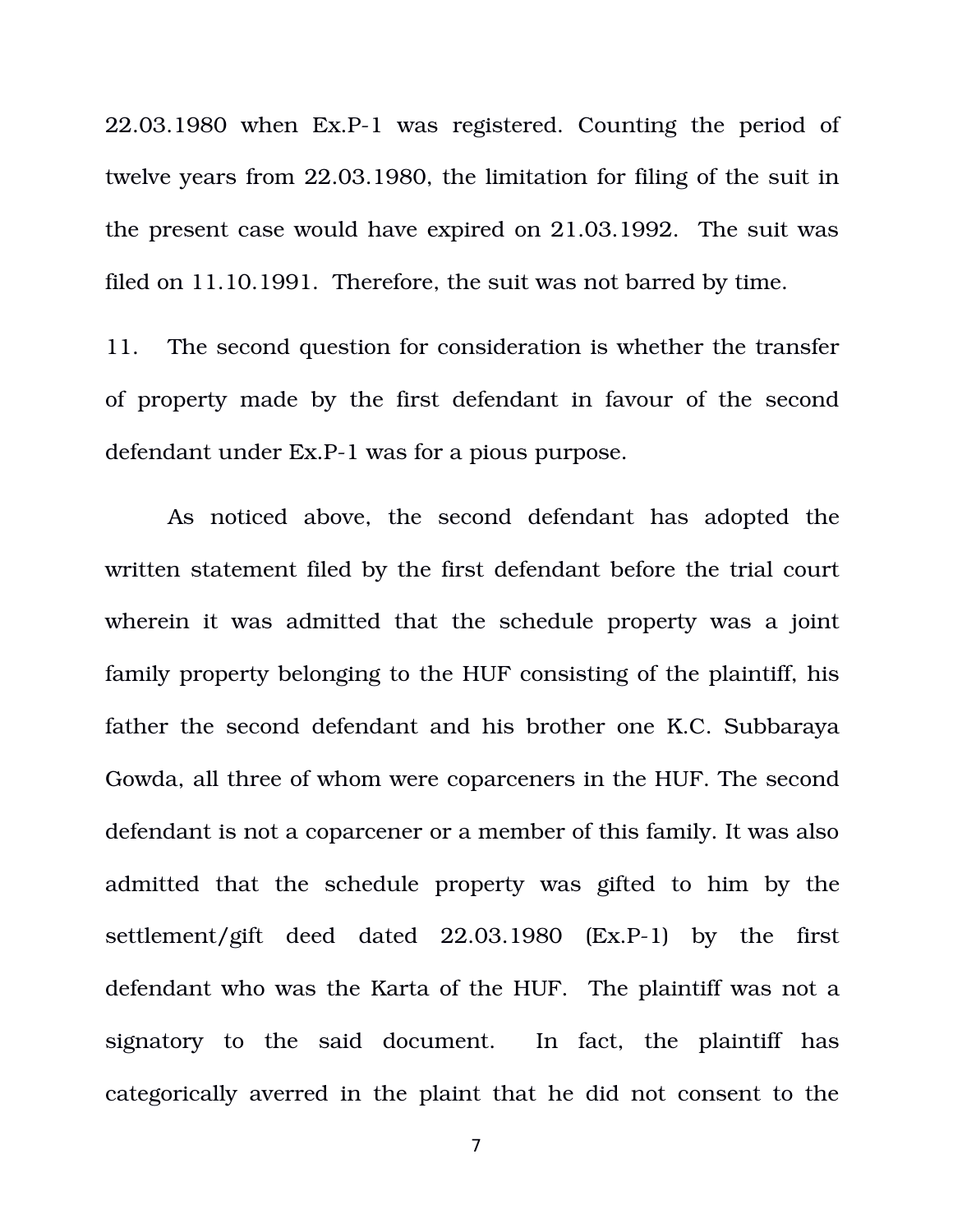gifting of the schedule property in favour of the second defendant vide the said deed.

12. It is trite law that Karta/Manager of a joint family property may alienate joint family property only in three situations, namely, (i) legal necessity (ii) for the benefit of the estate and (iii) with the consent of all the coparceners of the family. In the instant case, the alienation of the joint family property under Ex.P1 was not with the consent of all the coparceners. It is settled law that where an alienation is not made with the consent of all the coparceners, it is voidable at the instance of the coparceners whose consent has not been obtained (See : **Thimmaiah and Ors. Vs. Ningamma and Anr.**<sup>[1](#page-7-0)</sup>). Therefore, the alienation of the joint family property in favour of the second defendant was voidable at the instance of the plaintiff whose consent had not been obtained as a coparcener before the said alienation.

13. In the instant case, it is admitted by the second defendant that the settlement deed dated  $22.03.1980$  (Ex.P-1) is, in fact, a gift deed which was executed by the first defendant in favour of the

<span id="page-7-0"></span><sup>1 (2000) 7</sup> SCC409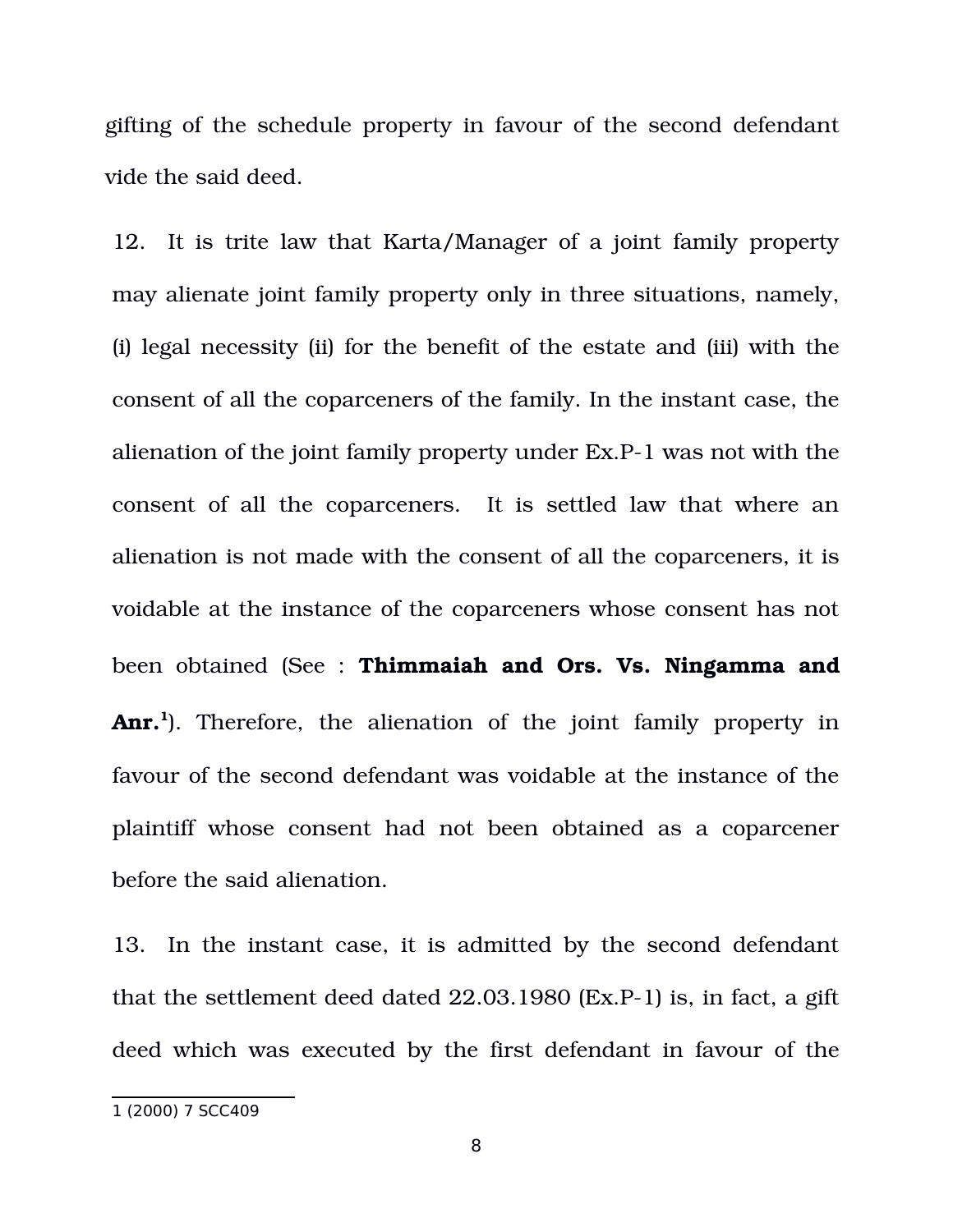second defendant 'out of love and affection' and by virtue of which the second defendant was given a portion of the joint family property. It is well-settled that a Hindu father or any other managing member of a HUF has power to make a gift of ancestral property only for a 'pious purpose' and what is understood by the term 'pious purpose' is a gift for charitable and/or religious purpose. Therefore, a deed of gift in regard to the ancestral property executed 'out of love and affection' does not come within the scope of the term 'pious purpose'. It is irrelevant if such gift or settlement was made by a donor, i.e. the first defendant, in favour of a donee who was raised by the donor without any relationship, i.e. the second defendant. The gift deed in the instant case is not for any charitable or religious purpose.

14. This principle of law has been laid down by this Court in **Guramma Bhratar Chanbasappa Deshmukh and Ors. vs. Mallappa Chanbasappa and Anr.[2](#page-8-0)** , wherein it was held as follows:

"It may, therefore, be conceded that the expression "pious purposes" is wide enough, under certain circumstances, to take in charitable purposes though the scope of the latter purposes has

<span id="page-8-0"></span><sup>2</sup> AIR 1964 SC 510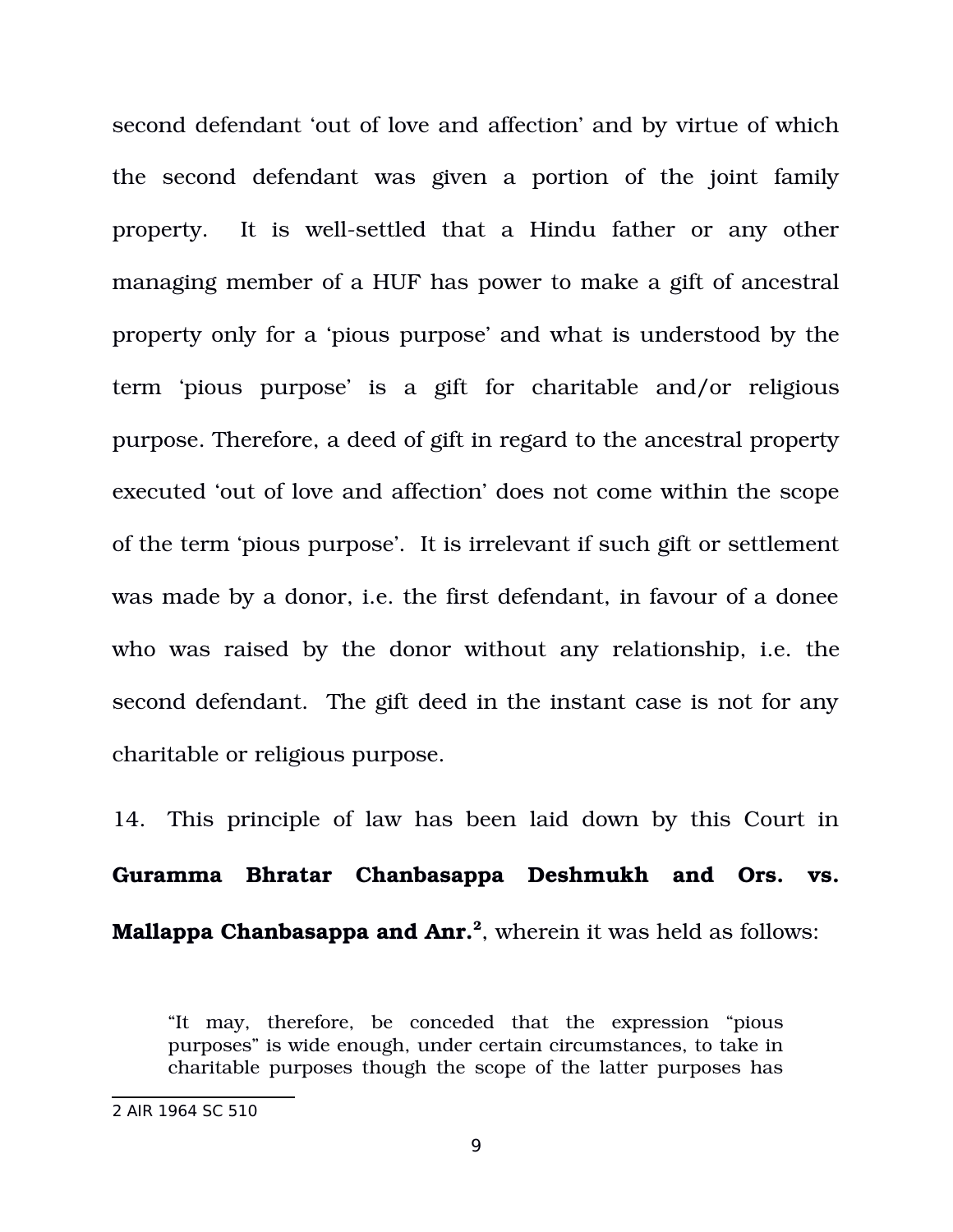nowhere been precisely drawn. But what we are concerned with in this case is the power of a manager to make a gift to an outsider of a joint family property. The scope of the limitations on that power has been fairly well settled by the decisions interpreting the relevant texts of Hindu law. The decisions of Hindu law sanctioned gifts to strangers by a manager of a joint Hindu family of a small extent of property for pious purposes. But no authority went so far, and none has been placed before us, to sustain such a gift to a stranger however much the donor was beholden to him on the ground that it was made out of charity. It must be remembered that the manager has no absolute power of disposal over joint Hindu family property. The Hindu law permits him to do so only within strict limits. We cannot extend the scope of the power on the basis of the wide interpretation give to the words "pious" purposes" in Hindu law in a different context. In the circumstances, we hold that a gift to a stranger of a joint family property by the manager of the family is void."

# 15. In **Ammathayi @ Perumalakkal and Anr. Vs. Kumaresan @**

**Balakrishnan and Ors.[3](#page-9-0) ,** this Court has reiterated the above

position as under:

**"10.** As to the contention that Rangaswami Chettiar was merely carrying his father's wishes when he made this gift in favour of his wife and that act of his was a matter of pious obligation laid on him by his father, we are of opinion that no gift of ancestral immovable property can be made on such a ground. Even the father-in-law, if he had desired to make a gift at the time of the marriage of his daughter-in-law, would not be competent to do so insofar as immovable ancestral property is concerned. No case in support of the proposition that a father-in-law can make a gift of ancestral immovable property in favour of his daughter-in-law at the time of her marriage has been cited. There is in our opinion no authority to support such a proposition in Hindu law. As already observed, a Hindu father or any other managing member has power to make a gift within reasonable limits of ancestral immovable property for pious purposes, and we cannot see how a

<span id="page-9-0"></span><sup>3</sup> AIR 1967 SC 569